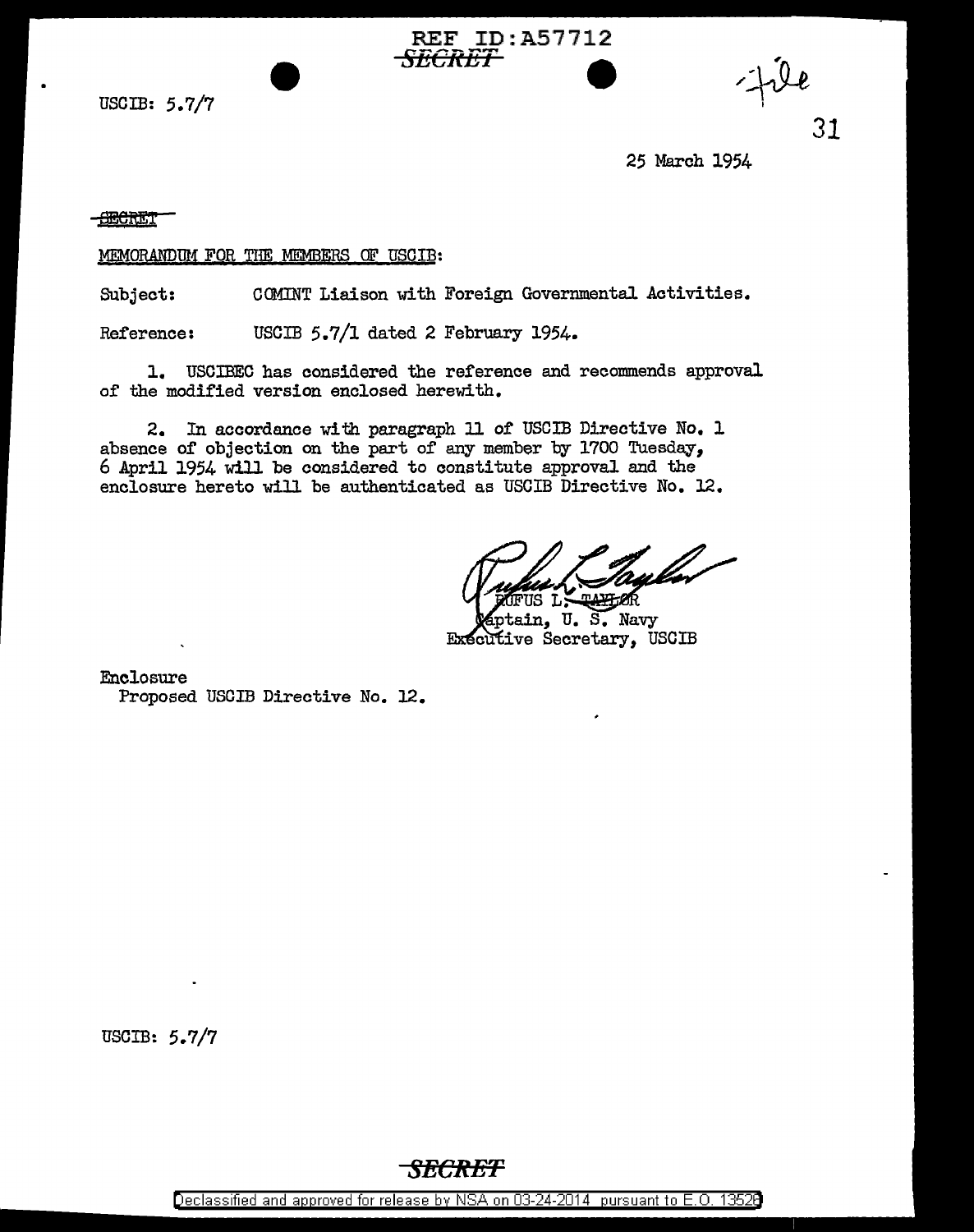# REF ID:A57712 *SECRET*

 $\lambda$ 

#### <del>SECRET</del>

USCIB DIRECTIVE NUMBER 12 (CIBD #12)

(Approved by USCIB on

CONDUCT OF OVERT COMINT LIAISON

### WITH

### FOREIGN GOVERNMENTAL ACTIVITIES

#### I. PURPOSE

1. The policy set forth herein is intended to provide a basis for the orderly conduct by the member Departments and Agencies of USCIB of overt COMINT liaison with foreign governmental activities.

### II. SCOPE

1. This directive will apply to overt COMINT liaison with governmental activities of the United Kingdom, Canada and Australia.

#### III. DEFINITIONS

1. Foreign Governmental Activity - arry official organ of a foreign government.

2. Governmental Communications Intelligence Agency - any governmental activity engaged primarily in the collection and processing of foreign communications for intelligence purposes.

3. COMINT Board - an official, governmental board or other council charged with the formulation of policy governing COMINT activities.

#### IV. GENERAL POLICY

1. The Board and each of its members have legitimate need for overt COMINT liaison in the foreign countries included within the scope of this directive.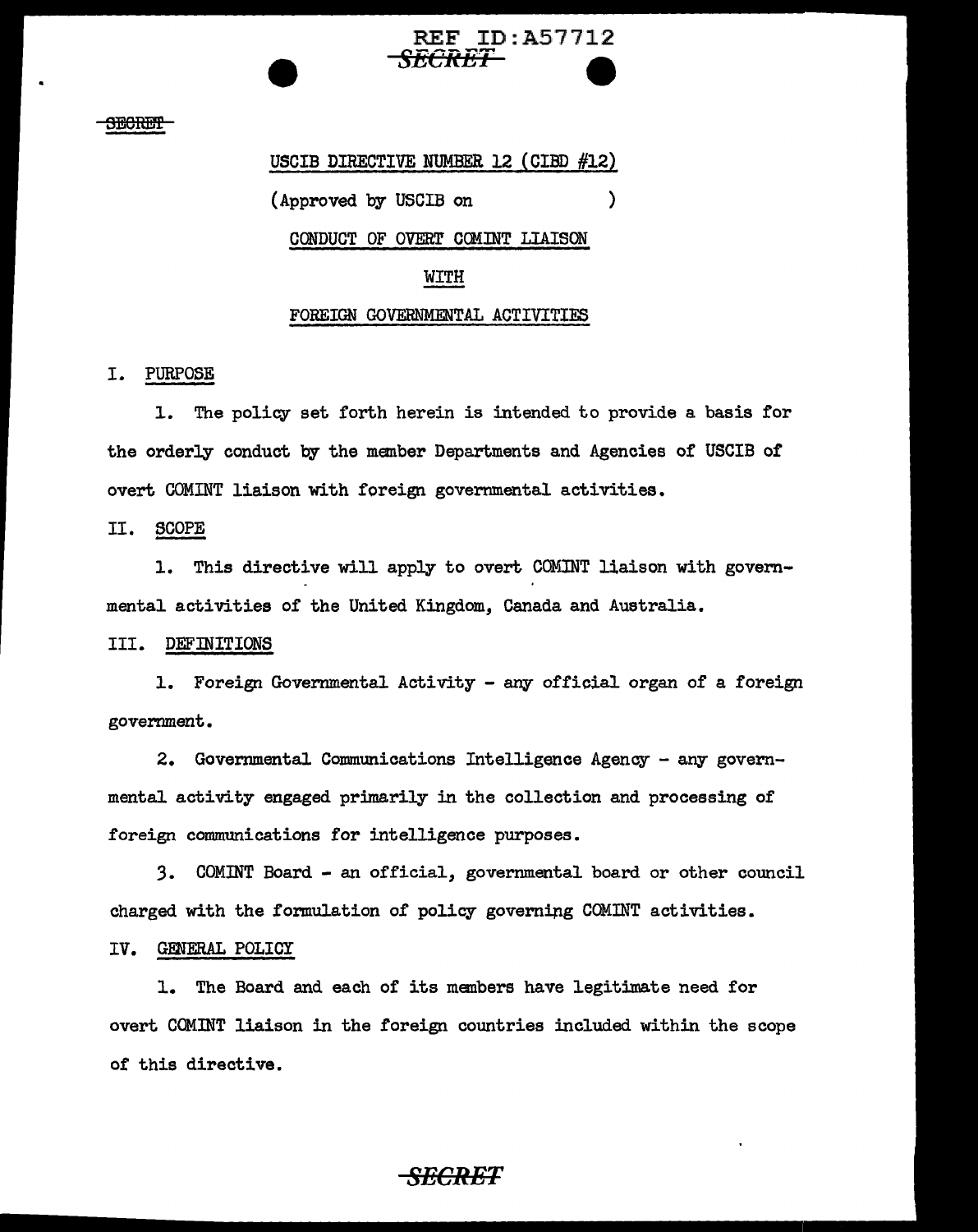**SECRET** 

2. There will be no unilateral activity concerning communications intelligence in foreign countries. The general liaison policy governing the activities of all persons dealing with communications intelligence in foreign countries will be determined by USCIB.

**sr/'' REF** ID:A57712

J. To each foreign country included within the scope of this directive there shall be appointed a Senior U.S. Liaison Officer (hereinafter called the SUSLO) who shall be appointed by the Director, NSA with the approval of USCIB and who shall be accountable to the Director, NSA, for the fulfillment of his responsibilities.

4, In addition to whatever other credentials may be provided to him, the SUSLO shall be accredited from USCIB to the foreign COMINT Board having cognizance over COMINT policy in the country concerned. The SUSLO shall be responsible in the country of his accreditation for all U.S.-Foreign COMINT liaison falling under the jurisdiction of USCIB and the foreign COMINT Board to which such SUSLO is accredited as well as that liaison which concerns their respective governmental COMINT agencies •

5. All matters pertaining to the cooperation of the U.S. and the foreign COMINT activities concerned shall be conducted initially through the SUSLO, in accordance with the policy of USCIB, regardless of the echelon or organization within which such matters originate.

6. The channel through which members of USCIB express their requirements for the services of the SUSLO is through the Executive Secretary to the Director, NSA, except in the case of requirements

 $-2 -$ 

Approved on  $GIBD \# 12$ 

•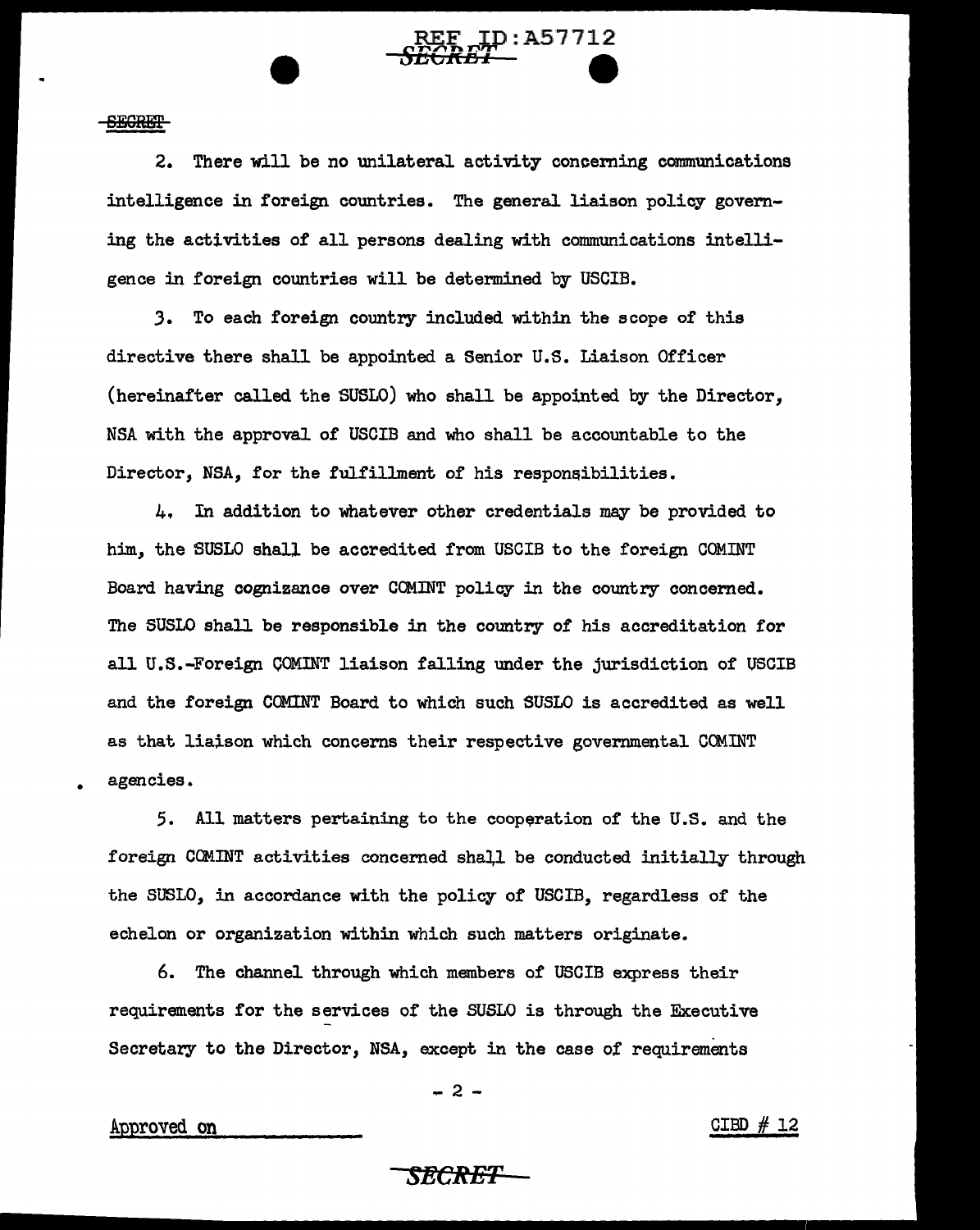

#### **SECRET**

originating with the Director, NSA, or elements of COMINT Agencies under his operational or technical control. In cases involving visits to foreign governmental COMINT Agencies, USCIB members will express their requirements directly to the Director, NSA.

7. The SUSLO and his facilities are under command of the Director, NSA. Therefore all matters referred to the SUSLO on behalf of the Board or any of its members will be handled through the command channels provided by the Director, NSA.

8. With regard to USCIB members other than NSA, there will be no extension of existing arrangements for liaison involving the dissemination of COMINT to foreign governmental activities within the scope of this directive without prior notification to the Board of such intent; nor may any member Department or Agency of USCIB refer to or provide the COMINT product of another such member Department or Agency to any foreign governmental activity without prior approval of the originating member Department or Agency.

9. In assigning responsibilities to SUSLOs, the Director, NSA will include for each (as appropriate) the following specific duties and responsibilities:

> a. To arrange for USCIB members to obtain freely such communications intelligence as may be required. by them where such collection and exchange involves no conflict with USCIB policy.

> > - *3* -

 $\Delta p$  Approved on CIBD # 12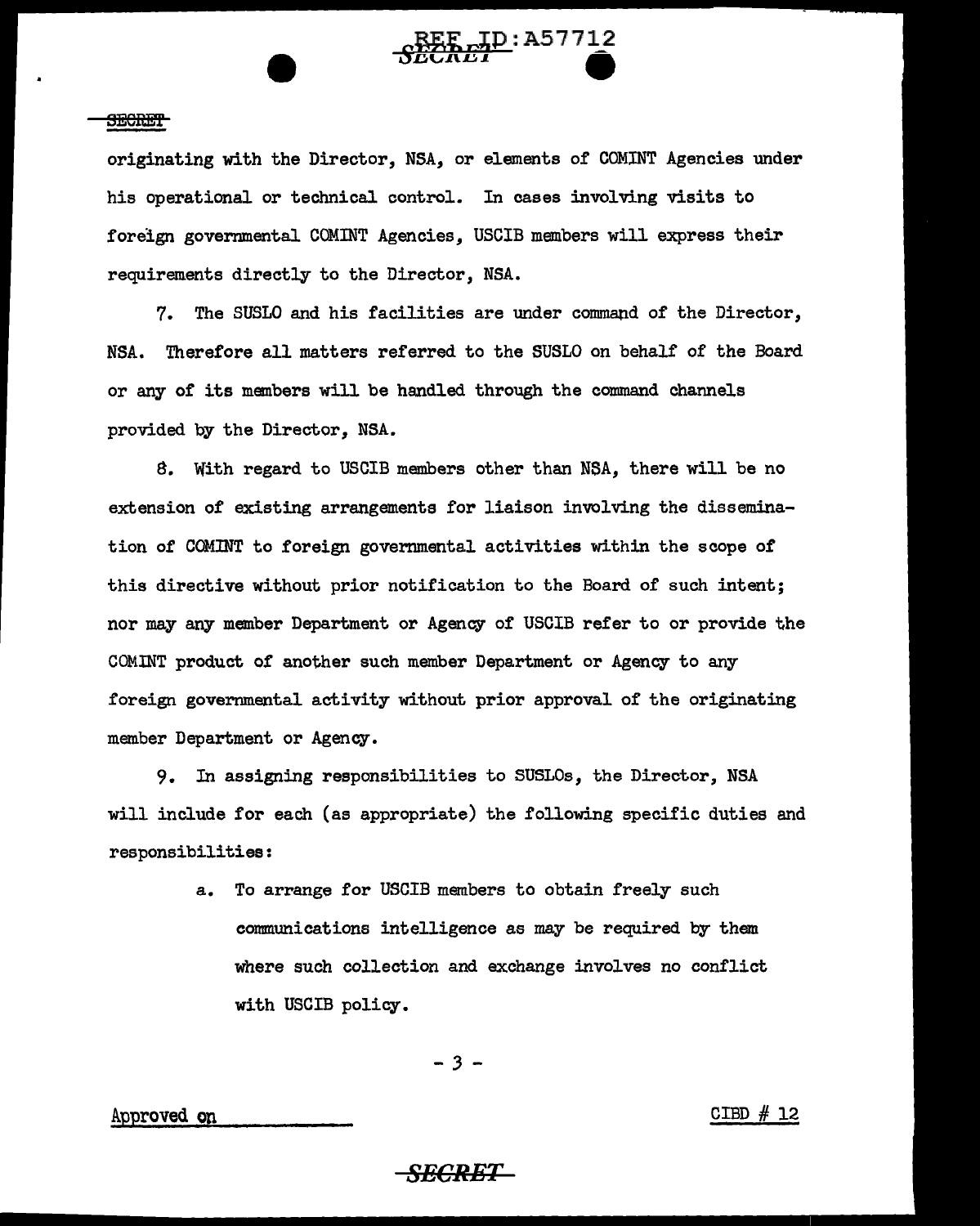<del>SECRET</del>

b. To establish liaison channels as necessary for representatives of USCIB members abroad on temporary assignment.  $\cdot$ 

 $\overbrace{\mathcal{L}\mathcal{L}\mathcal{R}\mathcal{L}\mathcal{L}}^{\text{REF}}$ 

- c. After liaison has been established in accordance with USCIB policy, to assist if required and within his capabilities, in facilitating direct contact between working groups on a continuing basis.
- d. In so tar as practicable to inform U.S. citizens dealing with Communications Intelligence in the country to which he is accredited of the policy of USCIB with regard to their COMINT liaison activities.

10. With regard to U.S. citizens who are representatives of international commands such as SACEUR or SACLANT the initial contacts involving COMINT dealings with foreign governmental COMINT agencies will be arranged through the SUSLO who will thereafter be concerned only to the extent that his assistance may be required.

11. As the SUSLOs may be required at any time to vouch for the I COMINT credentials of U.S. citizens serving in international commands, the USCIB member Department or Agency serving as executive or administrative agent for such conunand will keep SUSLOs advised via the Executive Secretary of the names and titles of those COMINT cleared U.S. citizens serving in international commands.

12. The Executive Secretary will make sure that the Director, National Security Agency is kept informed of the policy of USCIB on

 $- 4 -$ 

Approved on CIBD # 12